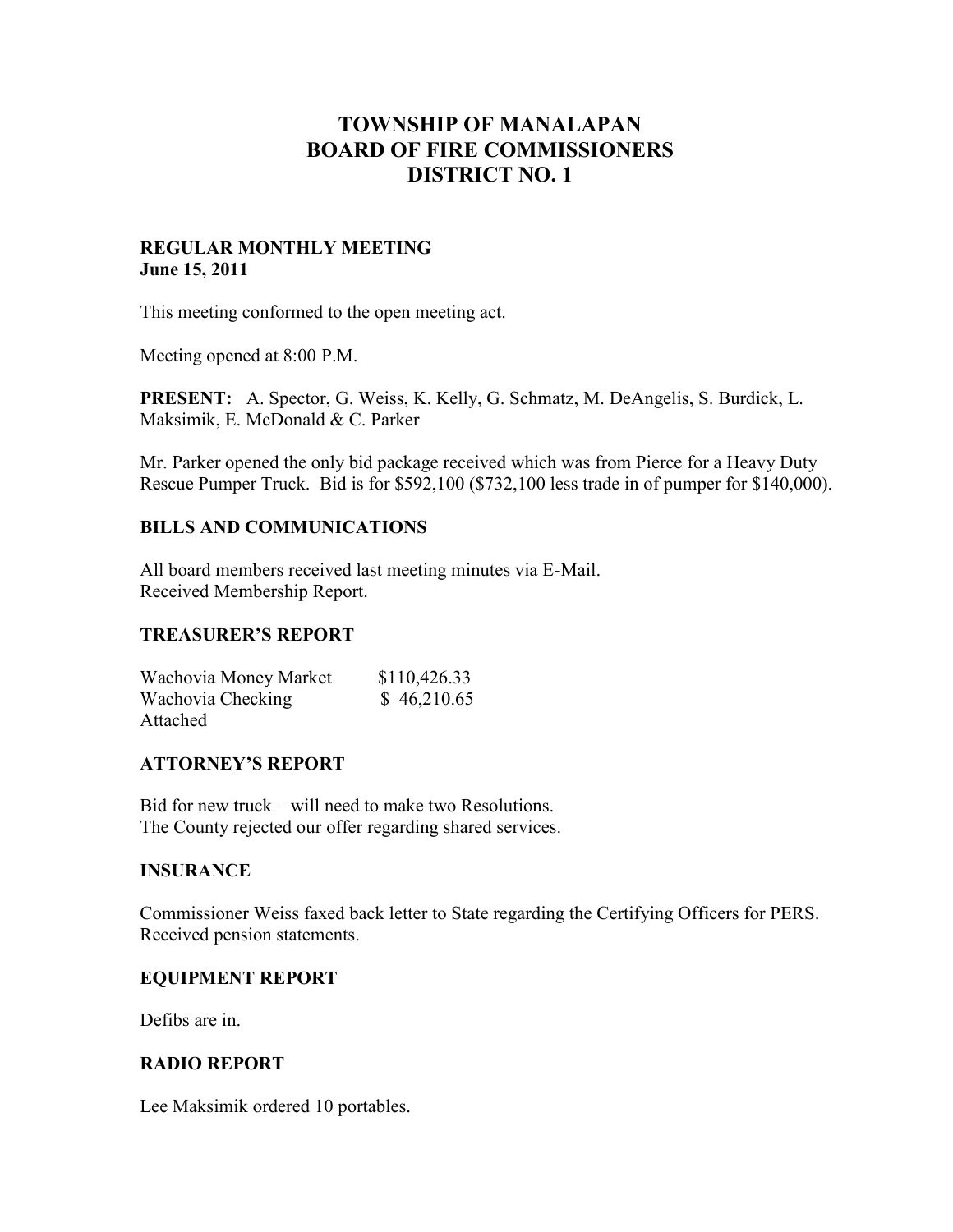## **CHIEF'S REPORT**

Had 57 calls the month of May; busiest time was between 10:00 a.m. & 11:00 a.m.

#### **TRUCK REPORT**

Services have been completed on all trucks. 26-1-91- will be back to fix A/C. 26-1-77- back up bumper needs to be repaired. 26-1-76 – overheads rotate and stop All ladders passed inspection on Tuesday.

#### **ASSOCIATION REPORT**

No report.

#### **TRUSTEES' REPORT**

No report.

#### **OLD BUSINESS**

See attached.

#### **NEW BUSINESS**

Commissioner Kelly made a motion to pay all vouchers; this was seconded by Commissioner DeAngelis. All voted aye.

Commissioner Kelly made a Resolution to accept Pierce's bid for the heavy duty rescue pumper truck for \$592,100 (\$732,100 less trade in of pumper for \$140,000) subject to NJDCA's approval of the financing; this was seconded by Commissioner Schmatz. All voted aye.

Commissioner Kelly made a Resolution to approve for the attorney to apply to make the appropriate applications to the NJDCA for the truck purchasing and financing; this was seconded by Commissioner Weiss. All voted aye.

Commissioner Kelly amended a prior motion to purchase security cameras for the Satellite from \$1,500 to not to exceed \$1,900; this was seconded by Commissioner Weiss. All voted aye.

Commissioner Schmatz made a motion not to exceed \$11,000 to purchase and upgrade all defibs to FRS for all trucks; this was seconded by Commissioner Kelly. All voted aye.